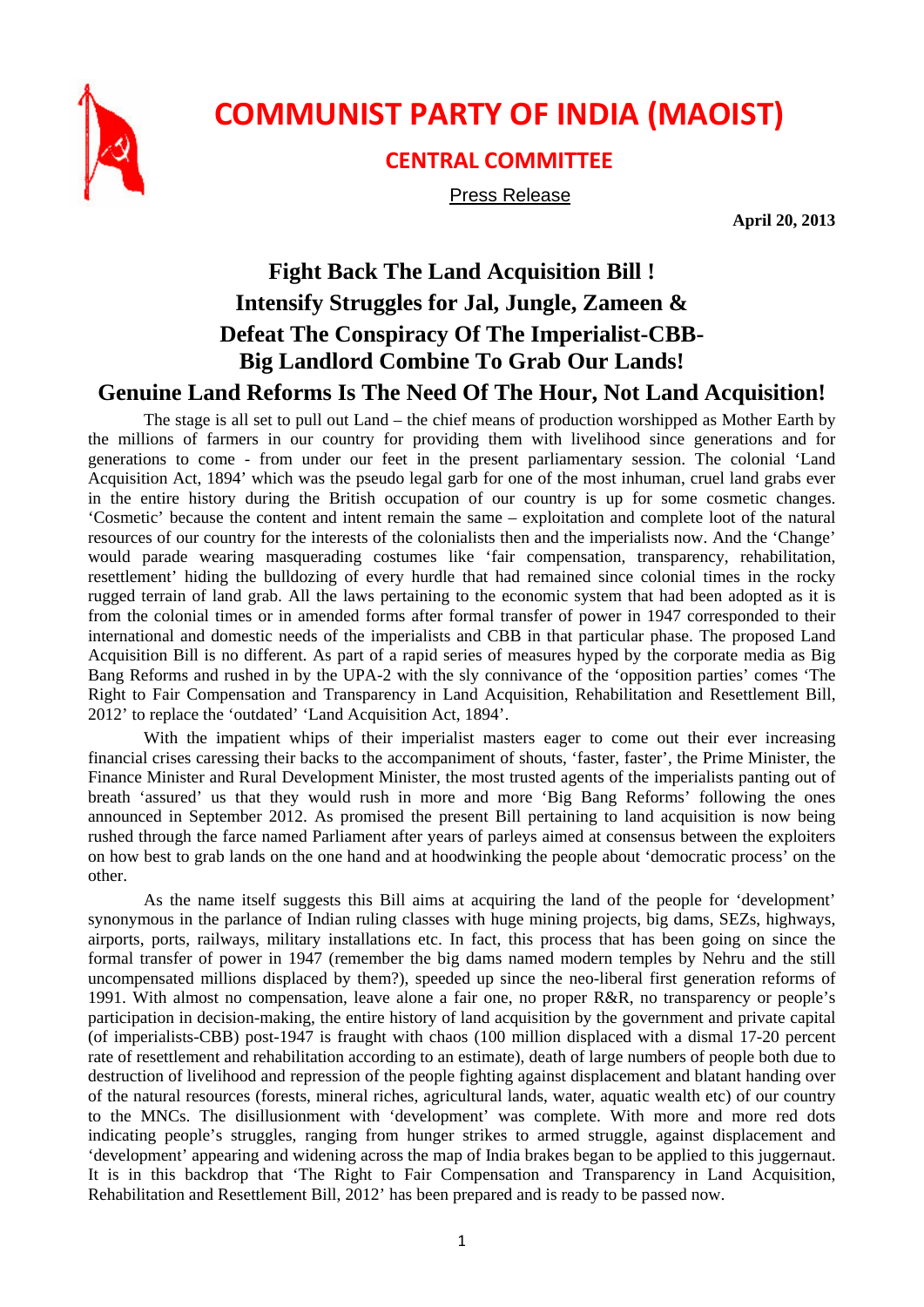By widening the ambit of the term 'public purpose' to include infrastructure projects relating to agriculture, agro-processing, cold-storage facilities, industrial corridors or mining activities, national investment and manufacturing zones as designated in the National Manufacturing Policy; and any other infrastructural facilities notified by the Central government after tabling the notification in Parliament, the Bill blatantly facilitates the acquisition of lands for MNCs, doing away with any semblance of self-reliance and sovereignty that is still left. In our country along with the peasants directly dependent on land there are millions of people who did not have a piece of land, directly or indirectly dependent on it. With the loss of fertile land the agro based industries too would suffer. So the LA Bill disintegrates not just the peasant families but also worker families dependent on these industries.

This Bill seeks the consent of 80 per cent of landowners in case of use of land by private companies and the consent of 70 per cent of the landowners in case of land acquired for public-private partnerships. It does not even include the consent all the affected families and confines it to those families losing land. Given the depressing and atrocious past record, one can easily guess what a mockery this 'consent' business would become. Why 80 and 70 percent when it should actually be 100 percent? How informed would be the people about the consequences? How many would be the misinformation campaigns conducted to keep the people in ignorance? How much would be the bribing part of middlemen and how much would be the coercion part? What would be the scale of state repression by police, paramilitary and Special Forces to cow down the people? In every state people have painfully gone through the answers and have seen through the lie.

The Bill gives the government such arbitrary powers as the discretion to notify the limit of multicrop irrigated land for acquisition taking into consideration the specific factors and circumstances relevant to the State. Practically this would mean that the government can facilitate the grab of any number of acres of fertile multi-crop lands by the imperialist-CBB capital. In clear violation of the PESA and Forest Rights Act, public hearing of the draft R&R scheme would be held only in those Gram Sabhas and municipalities where more than 25 per cent of the land was being acquired instead of in every Gram Sabha. The Bill also gives the government the powers to delay the issuance of the declaration for the R&R scheme. With the huge difference between what the peasants get as compensation (being in lakhs of rupees) and the price at which the land is sold again (being in crores), one can guess the plight of the peasants forced to sell their land by the unscrupulous blood suckers. Billionaires become trillionaires and the once independent owners of land become paupers. One of the most dangerous provisions is that the land should be returned to the State Land Bank instead of the land owner if it remains unutilized till five years. Such a move would lead to large scale land acquisitions and later gives the governments the opportunity to illegally hand over the land to MNCs.

In the urban areas massive scale evictions of poor and even middle classes have become the norm. The urban land ceiling Acts has been conveniently done away with. If this Bill gets implemented practically the already burdened urban employment scenario would sink further with huge rural migration to the cities. This suits the interests of the imperialist-CBB combine as they need a massive reserve army of unemployed and underemployed to depress wages to the lowest levels possible to overcome the financial crisis and gain monopoly profits in which they are bogged down since end-2007 and not finding a way out. And this Bill consequently even curbs several of the fundamental rights granted by the Constitution of India that these bandicoots in the Parliament swear by – the rights to work, livelihood, food, education and even the right to vote and very negatively impacts food and livelihood security of all those whose livelihoods depend on land. This would lead to drastic increase in regional imbalances, in the gap between the rich and the poor and the urban and rural areas. This would harm even the formal federal political structure, lead to impairment of state powers and further centralization of fascist powers.

The Congress party or the alliances led by it had been in power for the most part since 1947 in our country at the centre and in the states and it helmed the 'land grab' engine displacing millions of workers, farmers, other oppressed classes and oppressed social sections like Dalits, Adivasis, women, minorities and backward regions in its tracks. Other parliamentary parties are also not far behind. Each one of them has the accusing finger of the displaced people pointed at them. United by their loyalty to the imperialist masters, all the parliamentary parties hastily came to an agreement to pass this Bill.

While the amendments and 'objections' of the opposition parties range from demand for nonacquisition of multi-crop agricultural lands (Samajwadi Party) to demand for non-intervention of State in any kind of land acquisition (Trinamool Congress), the suggestions and objections of the NGOs are centered around livelihood based R&R, taking 100% consent of the project affected/displaced peoples, involvement of Gram Sabhas, inclusion of urban eviction for proper R&R etc. Though very partially and in parts these